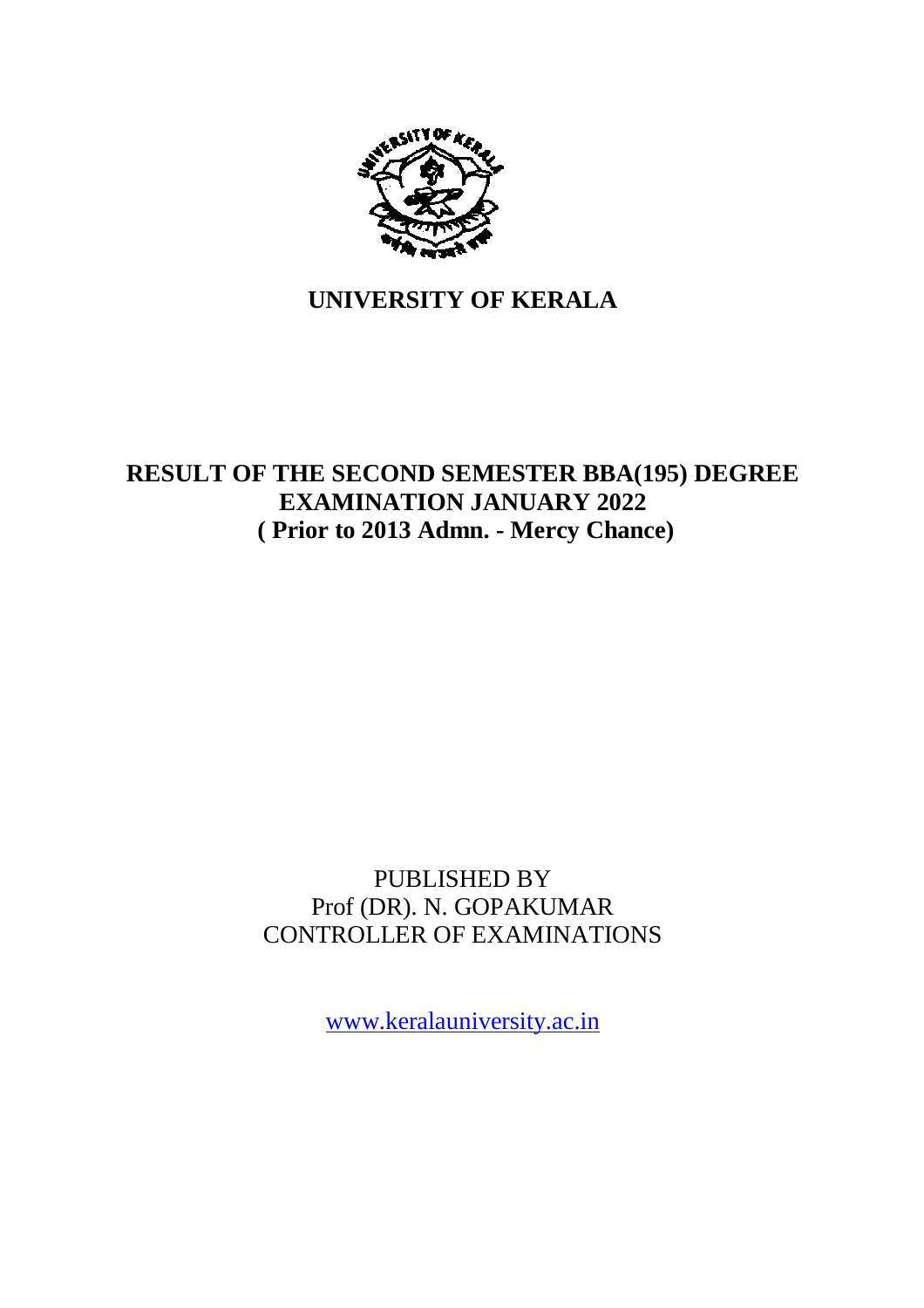# **UNIVERSITY OF KERALA**

**No. ES I/2022**

**Thiruvananthapuram Dated: 03-06-2022**

#### **S Y N D I C A T E – I N – C I R C U L A T I O N**

The results of **Second Semester BBA Degree Examination January 2022**

**(Prior to 2013 admn Mercy chance)** as declared by the respective Board of Examiners are given below.

| <b>Name of Examination</b>                                                                     | <b>Total</b><br><b>Registered</b> | <b>Total</b><br><b>Appeared</b> | <b>Total Pass</b> | %Pass |
|------------------------------------------------------------------------------------------------|-----------------------------------|---------------------------------|-------------------|-------|
| <b>Second semester BBA Degree</b><br><b>Examination January 2022</b><br>(2010 and 2011 Scheme) | 1                                 | 1                               | 1                 | 100%  |

**Sd/-**

**CONTROLLER OF EXAMINATIONS**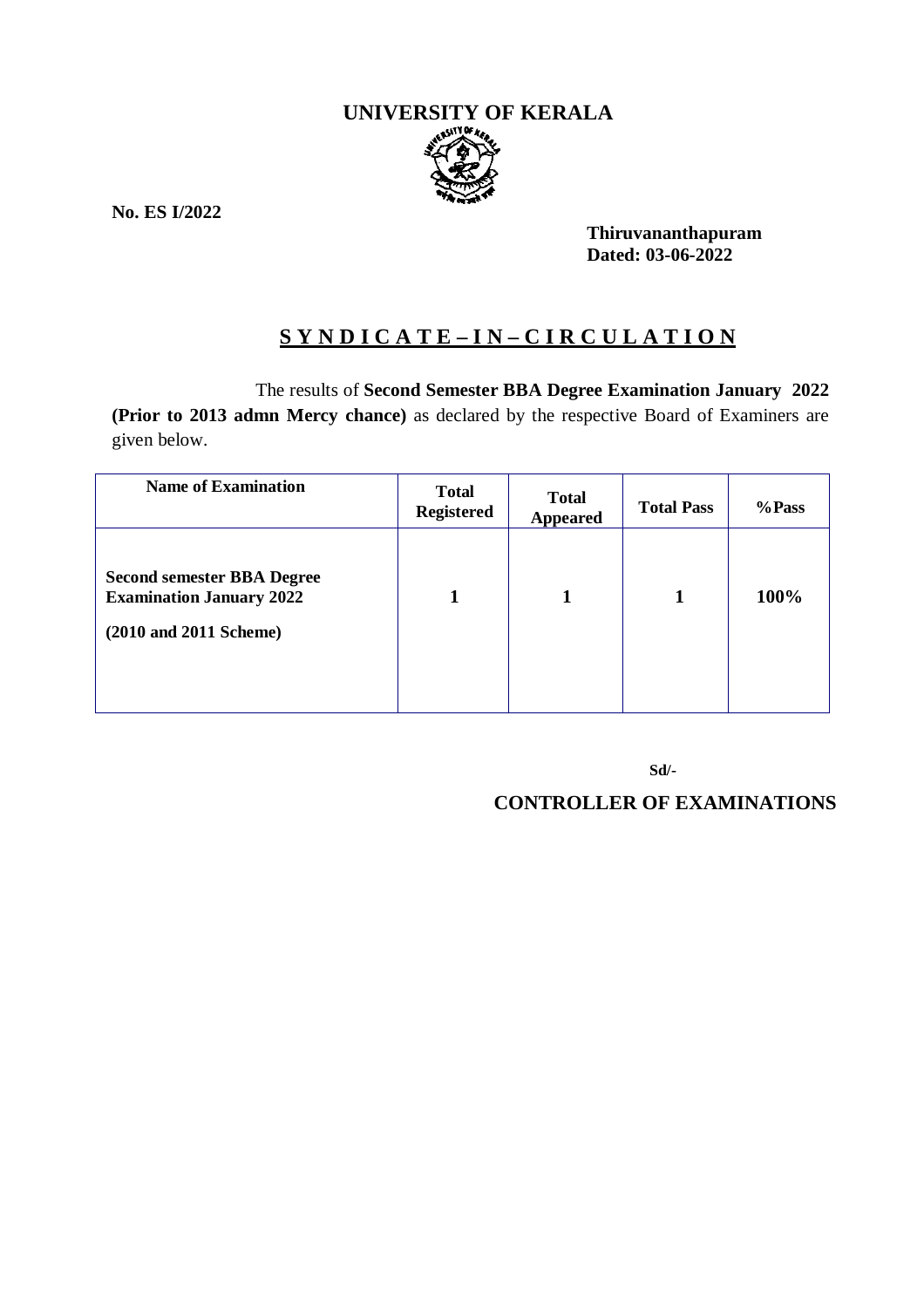No. ES I /2022



## **UNIVERSITY OF KERALA NOTIFICATION**

**1.The following is the provisional list of successful candidates at the Second Semester BBA Degree Examination (prior to 2013 admn Mercy chance) held in january 2022 as declared by the respective Board ofExaminers.**

**2.For the successful completion of a semester, a student has to score a separate minimum of D grade in CE and ESE and /or has to obtain a minimum SGPA of 1.5**

**3.The last date for revaluation and scrutiny is 13.06.2022 Candidate should make use of draft mark list available in the university website for applying for revaluation 4.Application for revaluation and scrutiny should be submitted through ONLINE only**

 **Sd/-**

**CONTROLLER OF EXAMINATIONS**

**University Buildings Thiruvananthapuram Dated: 03/06/2022**